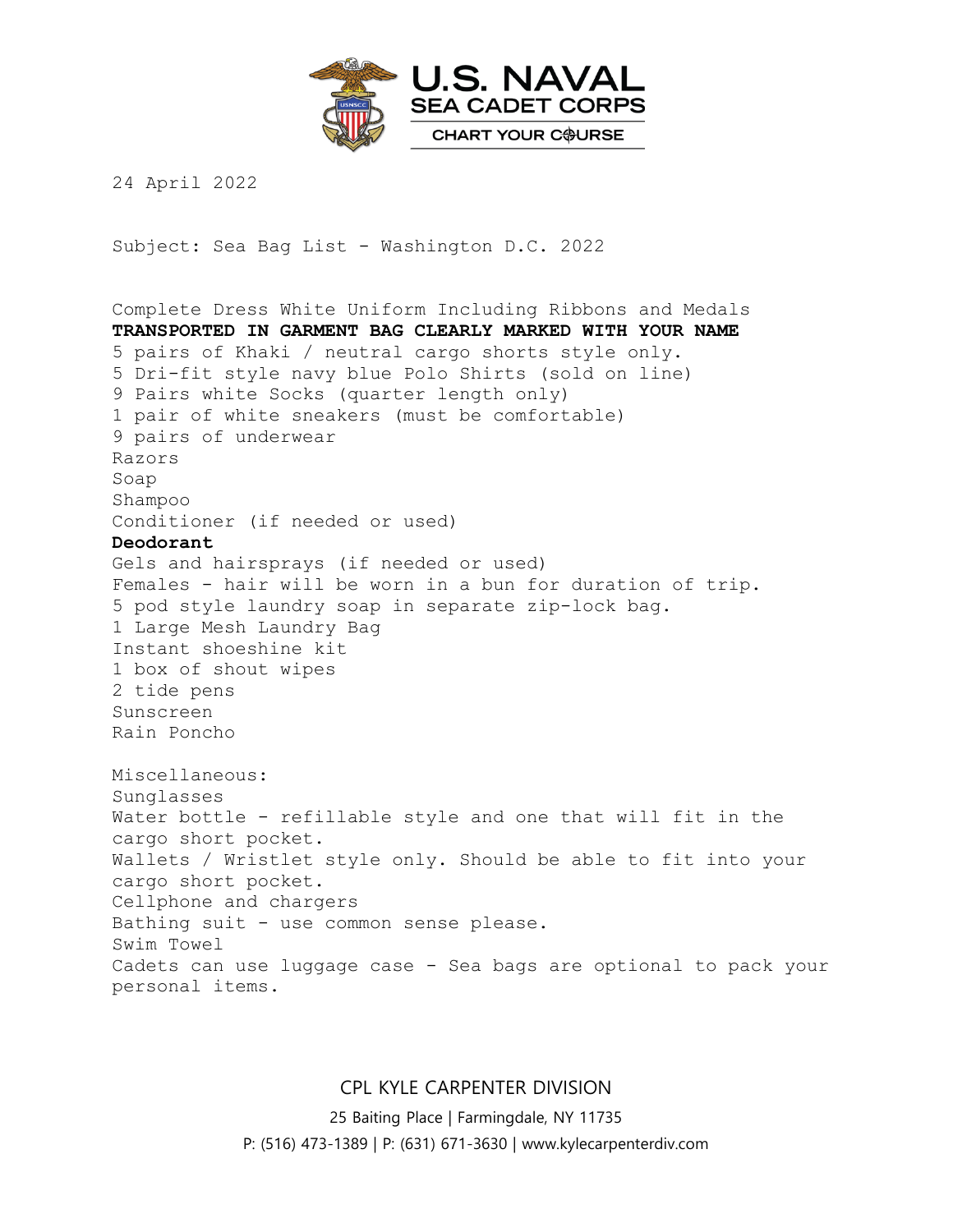

The following items **are prohibited and considered contraband**: weapons of any sort (i.e., knives, box cutters, mace, pepper spray, etc.) and large bags (i.e., knapsacks, camera bags, backpacks and shopping bags, tobacco of any sort, lighters, alcohol, recreation drugs.

#### Welcome,

I am excited to have the opportunity to host this amazing Explore Washington D.C. Training. Cadets will be given the opportunity to see many sites and learn about our great nation. They will have the chance to tour Capitol Hill, Marine Corps Barracks - Washington Evening Parade; a tradition of over 60 years held at the Oldest Post of the United States Marine Corps, Wreath Ceremony at the Tomb of the Unknown Soldier, FBI Building Tour, Mount Vernon Mansion and many more locations being added. Cadets, be prepared to walk a minimum of 20 plus miles on the duration of this trip. D.C. in the summer is extremely hot and humid. If you think you cannot keep up with the group, this is not a training that you should apply for. I look forward to having your cadets and an amazing training.

#### **Security:**

Parents/Cadets - due to security reasons, your cadet MUST have **Valid Government Issued or State issued ID**. If your child does not have one, please arrange for them to apply for a **REAL ID** through your local DMV office. It can take up to 3 weeks to receive the REAL ID, so please do not wait until the last minute. Many tours we are taking require valid ID.

### **Air Travel and Check in time:**

No Commercial travel is arranged for this training. There is no early berthing. Cadets are to arrive at training site beginning point by personal transportation. Cadets are to report to COPIAGUE VFW, 270 TROUVILLE ROAD, COPIAGUE NY 11726 between 2300 & 0100, Sat. 6 July 2019. Sea Bag inspection and ID check-in will be conducted prior to departure. Motor coach will arrive at 0400. This bus will be with us the entire duration of the trip.

> CPL KYLE CARPENTER DIVISION 25 Baiting Place | Farmingdale, NY 11735 P: (516) 473-1389 | P: (631) 671-3630 | www.kylecarpenterdiv.com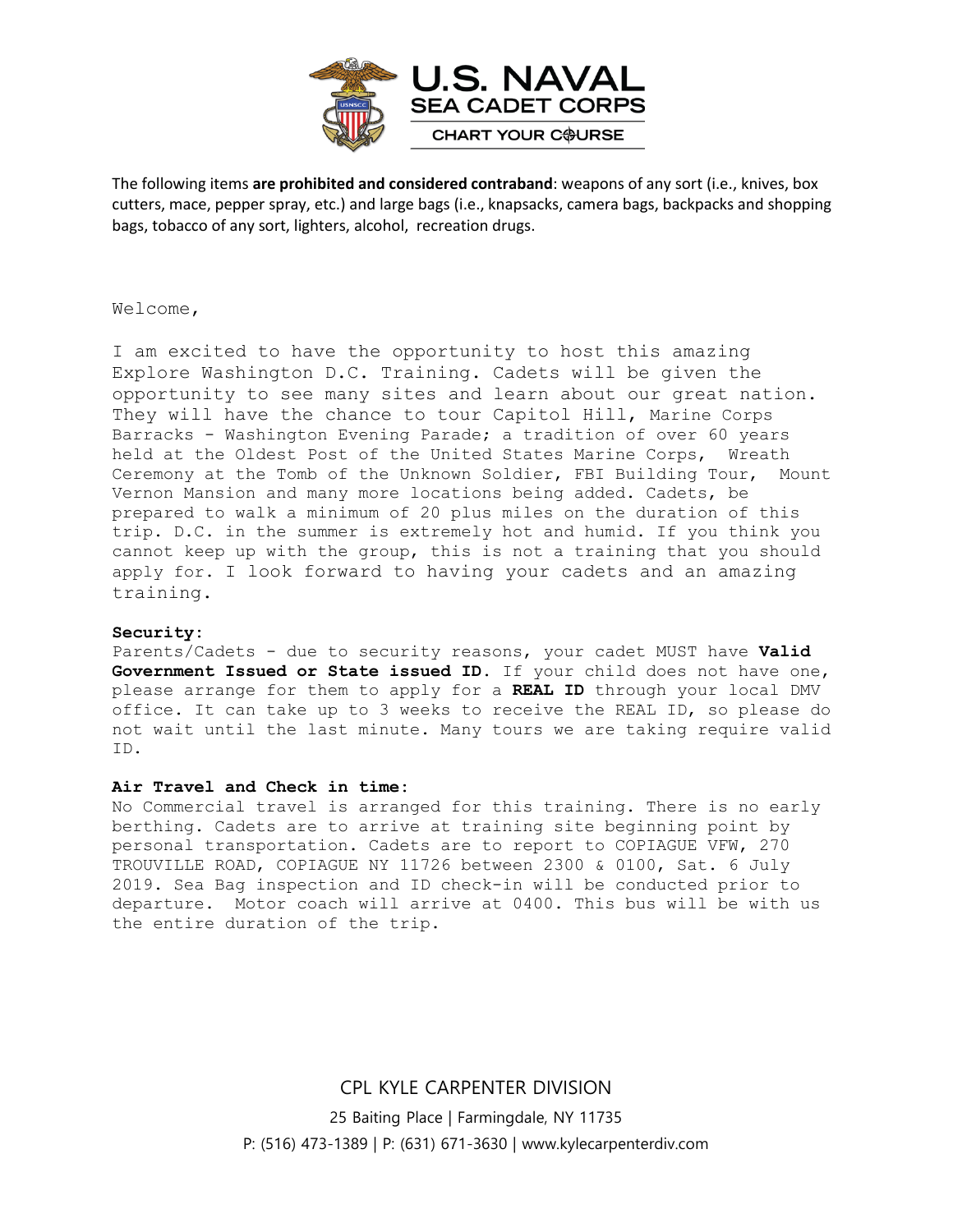

#### **Hotel Accommodations:**

Hyatt Place, Chantilly, VA - Cadets will be sharing a room - 3 per room - separate queen size beds and 1 queen size pull out. Towels and bed linens will be provided from the hotel. Please note due to the safety of the cadets, all room reservations will not be under the cadet's personal name. Please do not try and call the hotel to speak to your cadet in their room as you will not be able to locate them that way.

#### **Attire:**

We will be wearing civilian attire for most of the trip. It is important we are all uniform in civilian attire. I have taken into consideration the heat, it becomes very hot in July. Drifit shirts are best suited for the heat. Please go to [https://www.kylecarpenterdiv.org](https://www.kylecarpenterdiv.org/) - under the Ship Store section on the homepage, you will find the link to the training and the required shirts. Click there to purchase the required shirts. Please purchase shirts when you pay for the training. Shirts take 4 weeks for delivery. The photo is the style of the shirt, an American flag will be embroidered on left sleeve. Shorts must be **Cargo Style in Khaki Color**. Shorts of this style will be necessary for storing personal items. There are no back packs permitted on this trip due to security check points. A group this size will take a long time to clear security check points. Females - no purses are permitted for the same reason. Escort officers will be permitted to carry backpacks. If your cadet needs to bring something with them that does not fit in their pockets, they must advise an adult staff member. **DRESS UNIFORMS WILL BE WORN WHILE TOURING, CAPITOL BUILDING, MARINE CORPS BARRACKS EVENING PARADE AND ARLINGTON CEMETARY.** Parents please note the hotel that we are staying at does not have laundry facilities. You need to purchase a minimum of 5

shirts and cadets need to have a minimum of 5 shorts. You are able to purchase additional if you like.

CPL KYLE CARPENTER DIVISION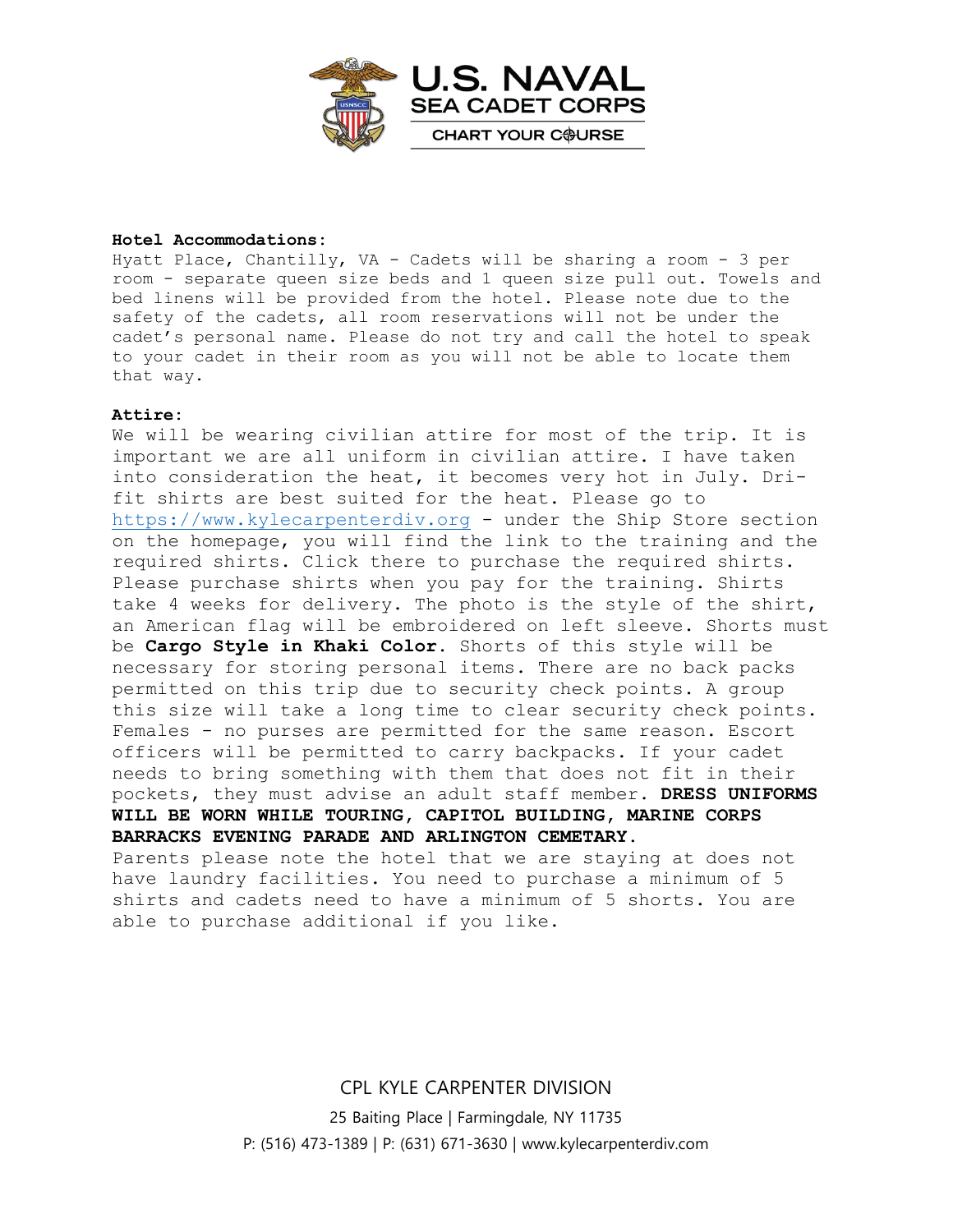

### **Food:**

Continental Breakfast will be provided by the hotel. Lunches and dinners are included in training cost. If cadets want to purchase additional items such as ice cream, etc., that would be at the cadets own expense. Cadets are permitted to take snacks/ drinks with them on the bus ride down to Quantico only. They must be in a plastic bag (grocery style) so we may dispose of them upon arrival.

#### **Souvenirs:**

Cadets will be permitted to purchase souvenirs. You can send them with cash or a prepaid credit card. This amount will be at the parent's discretion. Please speak with your cadets prior to training on money management. Please discuss a budget they are allowed to spend daily for souvenirs. Adult staff members will be checking their spending habits daily through the duration of the trip.

### **Cellphone Use & Social Media:**

Cadets are permitted to have cellphones during the trip. They will be instructed when they are allowed to use them. Photos of the cadets will be posted for the duration of the trip on Facebook. Once the Cadet is APPROVED WITH ORDERS, please join the group page located under *Washington DC History and Heritage*.

### **Medications:**

Cadets required to carry/take medication must advise the COTC **prior** to the trip and must be in a zip lock bag CLEARLY LABLED. **NO REFRIGERATED MEDICATION IS ALLOWED ON THIS TRAINING. Cadets that require refrigerated medication should not apply to this training.** 

### **Laundry service:**

In the event that we MUST do laundry for unexpected reasons, the adjacent complex to the hotel has a laundromat. Cadets need to bring \$10.00 in Emergency Laundry Money (singles please) in a separate envelope marked clearly with their "name" and "laundry". If the money is not used to launder their clothes, please also write on the envelope "return money" or "allow cadet to spend".

### CPL KYLE CARPENTER DIVISION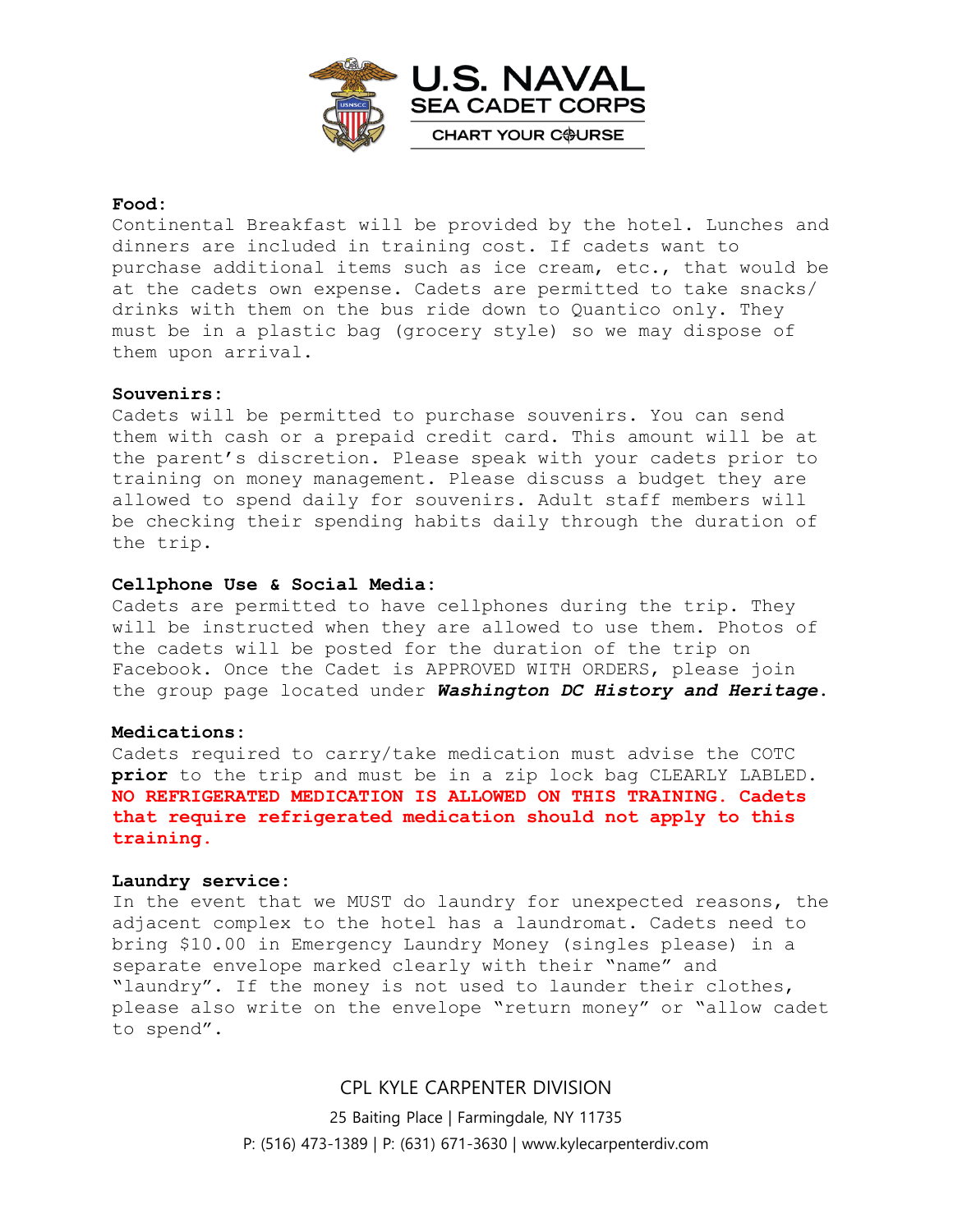

### **Itinerary:**

### **First Day - Thursday, June 30 , 20200**

05:00 Departure from Copiague VFW, Post 9482 (270 Trouville Road, Copiague NY 11726) 11:00 Arrival at National Museum of Marine Corps. 12:15 Lunch at Devil Dog Cafe. 13:30 Tour the National Museum of Marine Corps. 15:30 Depart for Hotel, Hyatt Place, Chantilly, VA. 17:30 Check into your hotel: Hyatt Place Chantilly 18:30 Dinner AT HOTEL (Moes) 20:00 Cadet Brief

### **Second Day – Friday, July 1, 2022**

07:00 Breakfast at Hotel. 08:30 Visit the Jefferson Memorial 09:30 Smithsonian Air and Space Museum 12:00 Lunch in DC Naval Yard 13:30 DC Naval Yard Museum change 16:30 Dinner at  $8<sup>th</sup>$  & I chow Hall 19:00 **Attend an Evening Parade at the Marine Barracks Washington, D.C**. 23:00 Depart to Hotel

### **Third Day – Saturday, July 2, 2022**

07:00 Breakfast at Hotel 08:30 Leave for George Washington Mount Vernon Estate 12:15 Lunch at Mount Vernon Estate 13:30 Visit George Washington Tomb. 14:00 Donald W. Reynolds Museum And Education Center 17:30 Leave for Hotel 18:30 dinner at hotel

# CPL KYLE CARPENTER DIVISION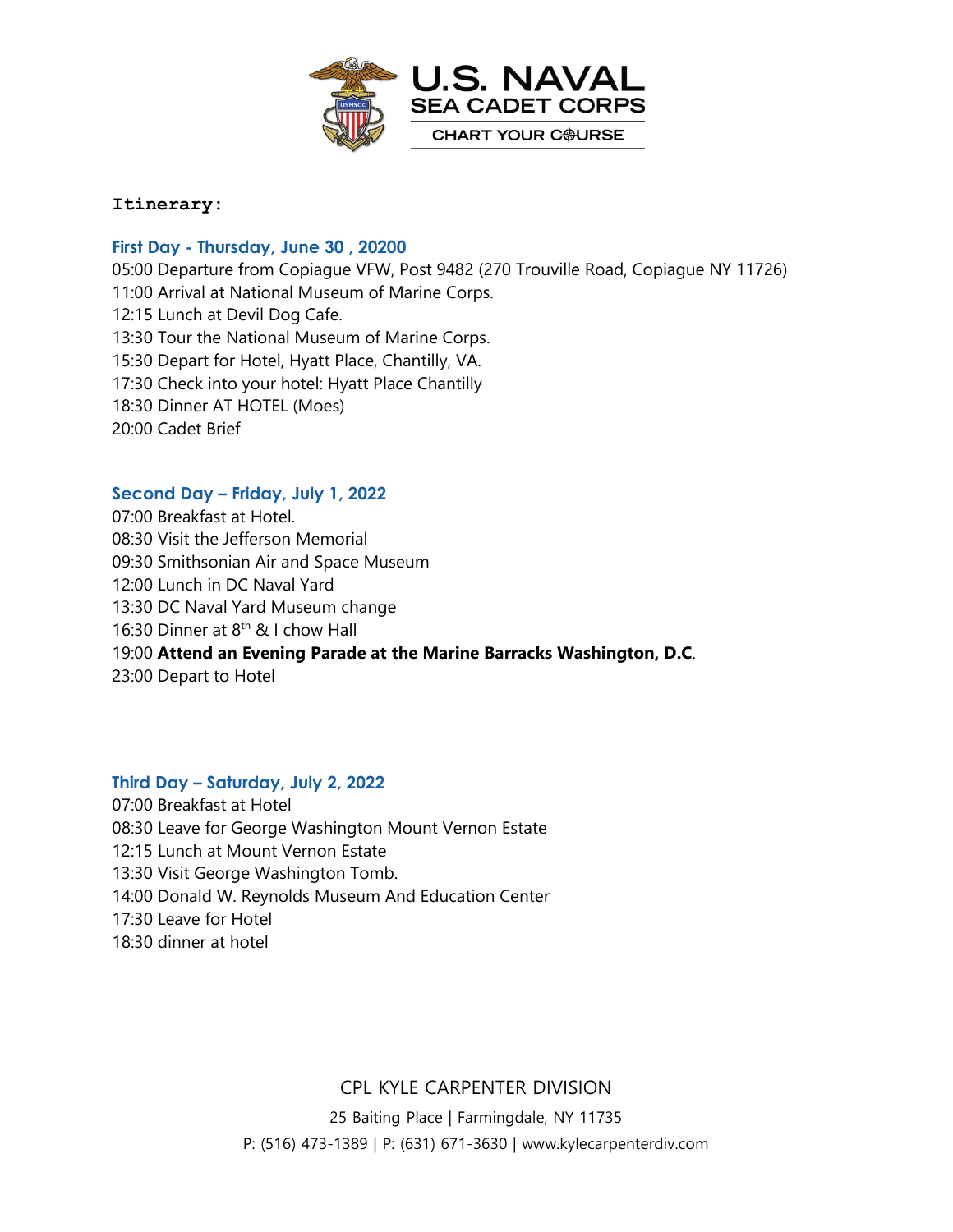

# **Fourth Day – Sunday, July 3, 2022**

07:00 Breakfast at Hotel. 08:30 Vietnam Veterans, Korean, Lincoln Monuments 10:00 Visit National Archives (pending availability 12:00 Lunch at Ronald Regan Building 13:30 The US Navy Memorial & Naval Heritage Center 16:30 Visit Ford's Theatre 18:30 Dinner at Carmine's Restaurant 20:00 Depart to Hotel

# **Fifth Day – Monday, July 4, 2022**

07:00 Breakfast at Hotel. 09:00 July 4<sup>th</sup> Parade 14:30 Lunch Ronald Regan Building 15:30 return to hotel 17:00 Dinner at hotel 18:30 liberty and pool party

### **Sixth Day – Tuesday, July 5, 2019**

07:00 Breakfast at Hotel. 08:30 Visit WWII Memorial and Washington Monument 10:00 National Law Enforcement 12:00 Ronald Regan building 14:00 International Spy Museum 16:00 National Museum of Natural History 18:30

CPL KYLE CARPENTER DIVISION